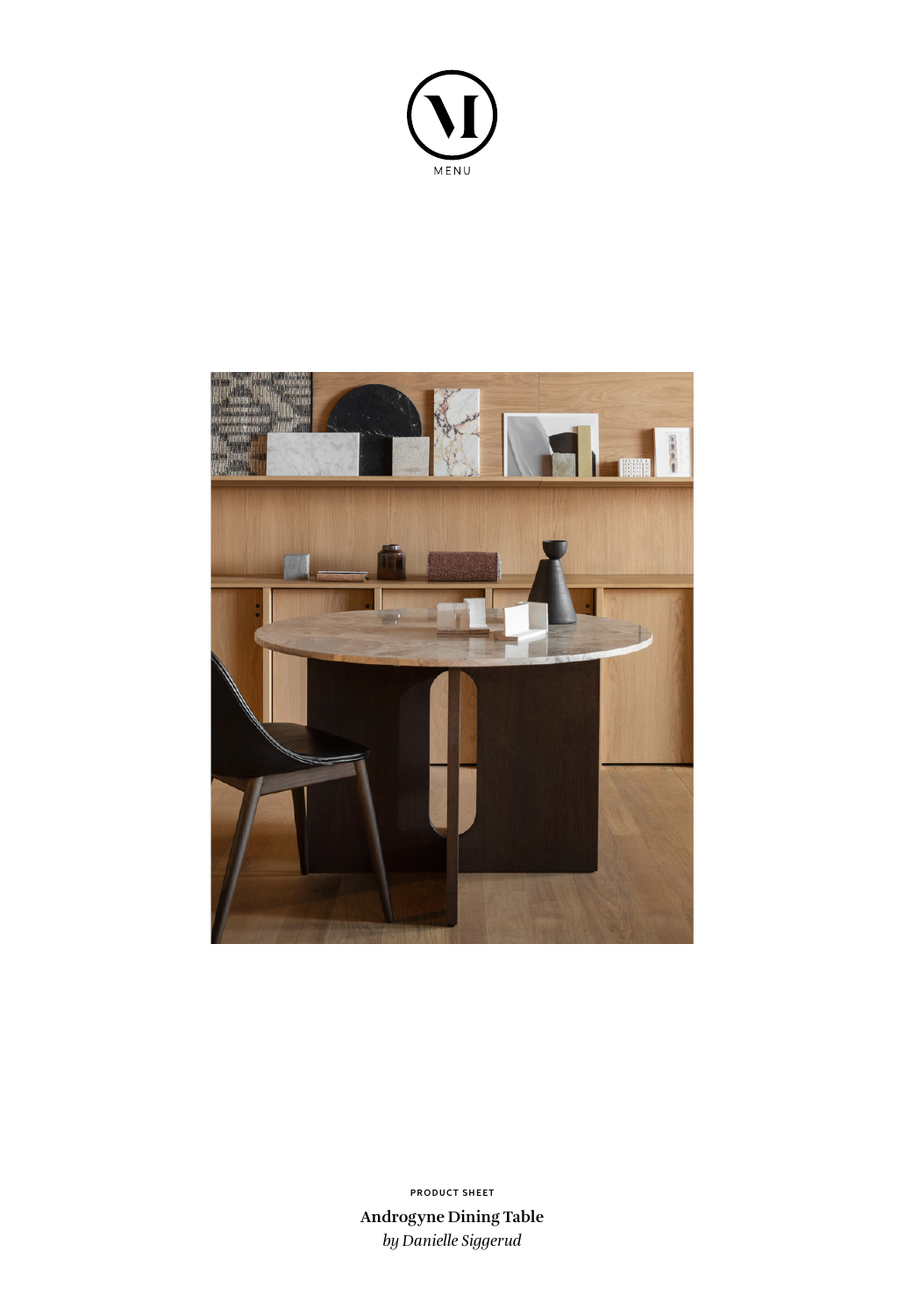# NATURAL OAK DARK STAINED OAK KUNIS BRECCIA STONE

# **Androgyne Dining Table**

**BY DANIELLE SIGGERUD**

# **Androgyne Dining Table BY DANIELLE SIGGERUD**

# **TECHNICAL SPECIFICATIONS**

# **PRODUCT OPTIONS**

Dining table with natural or dark stained solid oak base. Tabletop in matching colour (Ø120, Ø150) or kunis breccia stone (Ø120).

Androgyne Dining Table, Dark Stained Oak, by Danielle Siggerud Harbour Dining Chair, Dark Stained Oak / Grisaille Col. 4 Marccasin,



by Norm Architects

**PRODUCT TYPE** Dining table

**ENVIRONMENT** Indoor

**D I M E N S I O N S** 

**Ø120** W/D: 89 cm / 35" H: 73 cm / 28,8" Ø: 120 cm / 47,2"

**Ø150** W/D: 89 cm / 35" H: 73 cm / 28,8" Ø: 150 cm / 59,1"

**PRODUCTION PROCESS** CNC cut solid wood base. Tabletop in veneered MDF, or CNC cut Kunis Breccia stone.

# **COLOUR**

**Base and tabletop** Natural oak

Dark stained oak

**Marble top**

Sand, Kunis Breccia stone

**G LO S S** 

N / A

**M AT E R I A LS**

Natural and dark stained solid wood, natural and dark stained veneer, MDF, Kunis Breccia stone, powder coated steel, PA plast glides.

**WEIGHT**

# Wood base

15 kg / 33,1 lb

Wood tabletop Ø120: 25 kg / 55,1 lb Ø150: 35 kg / 77,2 lb

Knuis breccia tabletop Ø120: 90 kg / 198,4 lb **TEST** N / A

# **C E RT I F I CAT I O N S** TSCA title VI compliant

# **PACKAGING TYPE Base**

Brown box

**Wood tabletop** Brown box

# **Kunis Breccia tabletop** Wood box

# **PACKAGING MEASUREMENTS (H x W x D)**

**Wood base** 7 cm x 71,5 cm x 99,9 cm / 2,8" x 28,1" x 39,3"

**Wood tabletop Ø120** 5,5 cm x 121,5 cm x 121,5 cm / 2,2" x 47,8" x 47,8"

**Ø150** 5,5 cm x 151,5 cm x 151,5 cm / 2,2" x 59,6" x 59,6"

**Knuis breccia tabletop Ø120**

10 cm x 130 cm x 130 cm / 4" x 51,2" x 51,2"

# **MATERIALS & MAINTENANCE**

Please visit menuspace.com for materials and care and maintenance instructions.

# **OAK BASE**



# **TA B L ETO P**